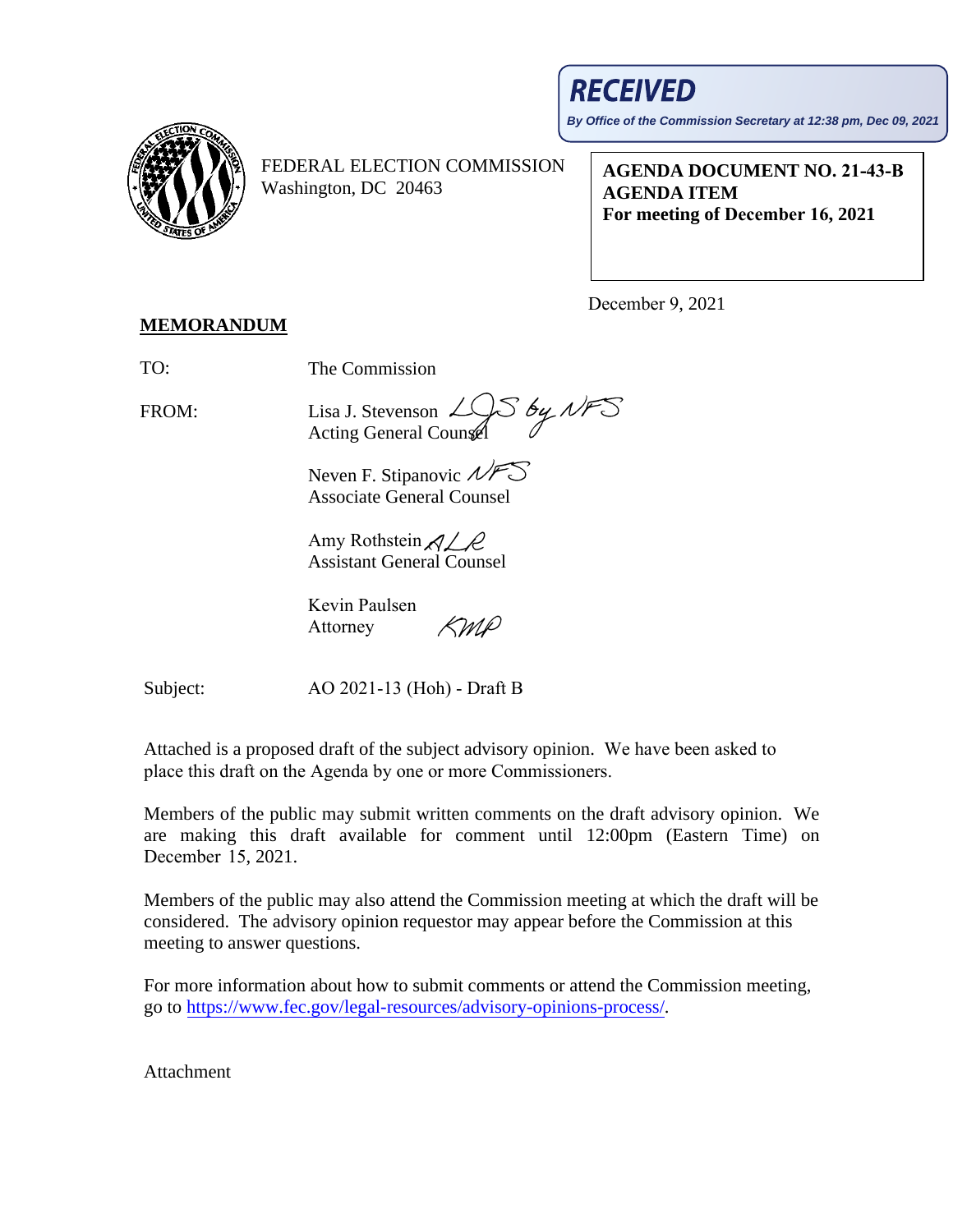|  | <b>ADVISORY OPINION 2021-13</b> |
|--|---------------------------------|
|--|---------------------------------|

 $\frac{2}{3}$ 

3 Matthew P. Hoh<br>4 339 E Pine Ave

- 
- 4 339 E Pine Ave **DRAFT B**<br>5 Wake Forest, NC 27587 Wake Forest, NC 27587

Dear Mr. Hoh:

| $\overline{7}$ | We are responding to your request for an advisory opinion asking whether the                    |
|----------------|-------------------------------------------------------------------------------------------------|
| $8\,$          | Federal Election Campaign Act, 52 U.S.C. §§ 30101-45 (the "Act"), and Commission                |
| 9              | regulations recognize your government-provided disability benefits as "earned income"           |
| 10             | for purposes of receiving a candidate salary from your principal campaign committee.            |
| 11             | The Commission concludes that your disability benefits do not constitute "earned"               |
| 12             | income" and, therefore, cannot be used to calculate the amount of any candidate salary          |
| 13             | that you may receive under 11 C.F.R. § 113.1(g)(1)(i)(I) (the "candidate salary                 |
| 14             | regulation").                                                                                   |
| 15             | <b>Background</b>                                                                               |
| 16             | The facts presented in this advisory opinion are based on your letter received on               |
| 17             | October 27, 2021, and your email received on November 12, 2021. <sup>1</sup>                    |
| 18             | You are a Marine Corps combat veteran who has been classified as "100%                          |
| 19             | disabled" by the U.S. Department of Veterans Affairs ("VA"). <sup>2</sup> Accordingly, you have |
| 20             | received non-taxable VA disability benefits for the past several years. Although "being         |
| 21             | classified as 100% disabled by the VA does not limit other income or employment," due           |
| 22             | to your disability you were "unable to earn any money" for most of five years beginning         |

- <span id="page-1-0"></span><sup>1</sup> Advisory Opinion Request ("AOR").
- <span id="page-1-1"></span>AOR001.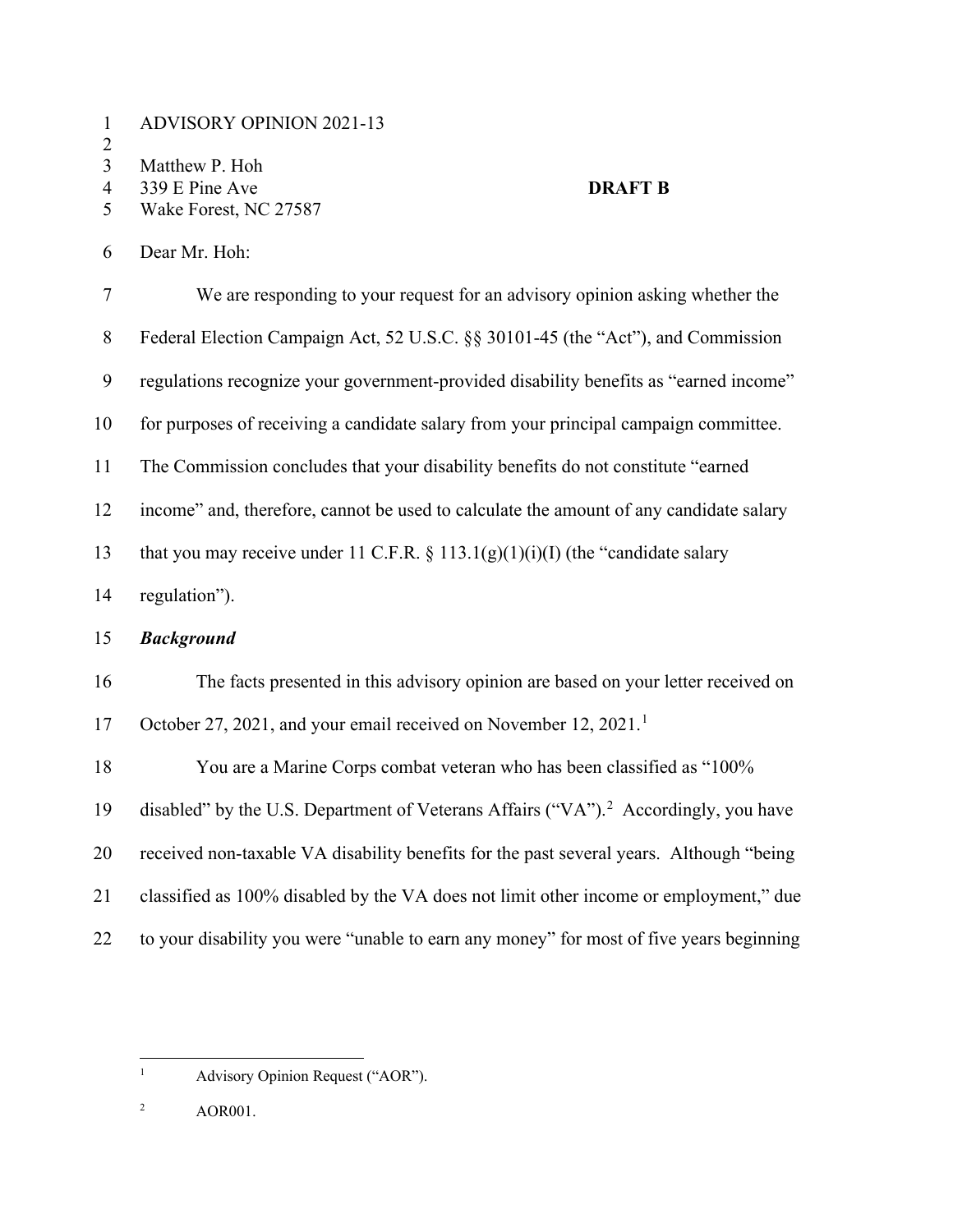| $\mathbf{1}$   | in 2015. <sup>3</sup> In 2020, however, you earned approximately \$5,000 in taxable income as         |
|----------------|-------------------------------------------------------------------------------------------------------|
| $\overline{2}$ | compensation for employment. You anticipate earning approximately \$8,000 in taxable                  |
| 3              | income from employment in 2021. <sup>4</sup>                                                          |
| $\overline{4}$ | You intend to run for the United States Senate in the 2022 election cycle. <sup>5</sup> You           |
| 5              | state that your candidacy will have no impact on your VA disability benefits, and you                 |
| 6              | expect to continue to receive these benefits during your campaign. <sup>6</sup> You are interested in |
| $\overline{7}$ | also receiving a candidate salary from your principal campaign committee once you                     |
| $8\,$          | become eligible under Commission regulations. You are "not interested in receiving a                  |
| 9              | candidate salary greater than \$1,000-\$2,000 a month" from campaign funds, which would               |
| 10             | be less than you expect to receive in VA disability benefits. <sup>7</sup>                            |
| 11             | <b>Question Presented</b>                                                                             |
| 12             | Do your VA disability benefits constitute "earned income" for purposes of the                         |
| 13             | Commission's candidate salary regulation?                                                             |
| 14             | <b>Legal Analysis and Conclusion</b>                                                                  |
| 15             | No, your VA disability benefits do not constitute "earned income" for purposes of                     |
| 16             | the candidate salary regulation. Accordingly, they cannot be used to calculate the                    |
|                |                                                                                                       |

<span id="page-2-0"></span><sup>3</sup> *Id.*; AOR003.

<span id="page-2-1"></span><sup>4</sup> AOR003.

<span id="page-2-2"></span><sup>&</sup>lt;sup>5</sup> *See* Matthew Hoh for Senate, FEC Form 1 (Sept. 23, 2021), [https://docquery.fec.gov/pdf/](https://docquery.fec.gov/pdf/%E2%80%8C247/202109239466978247/202109239466978247.pdf) [247/202109239466978247/202109239466978247.pdf;](https://docquery.fec.gov/pdf/%E2%80%8C247/202109239466978247/202109239466978247.pdf) Matthew Patrick Hoh, Statement of Candidacy, FEC Form 2 (Sept. 9, 2021), [https://docquery.fec.gov/pdf/817/202109099466636817/202109099466](https://docquery.fec.gov/pdf/817/202109099466636817/202109099466636817.pdf) [636817.pdf.](https://docquery.fec.gov/pdf/817/202109099466636817/202109099466636817.pdf)

<span id="page-2-3"></span><sup>6</sup> AOR003.

<span id="page-2-4"></span><sup>7</sup> AOR001.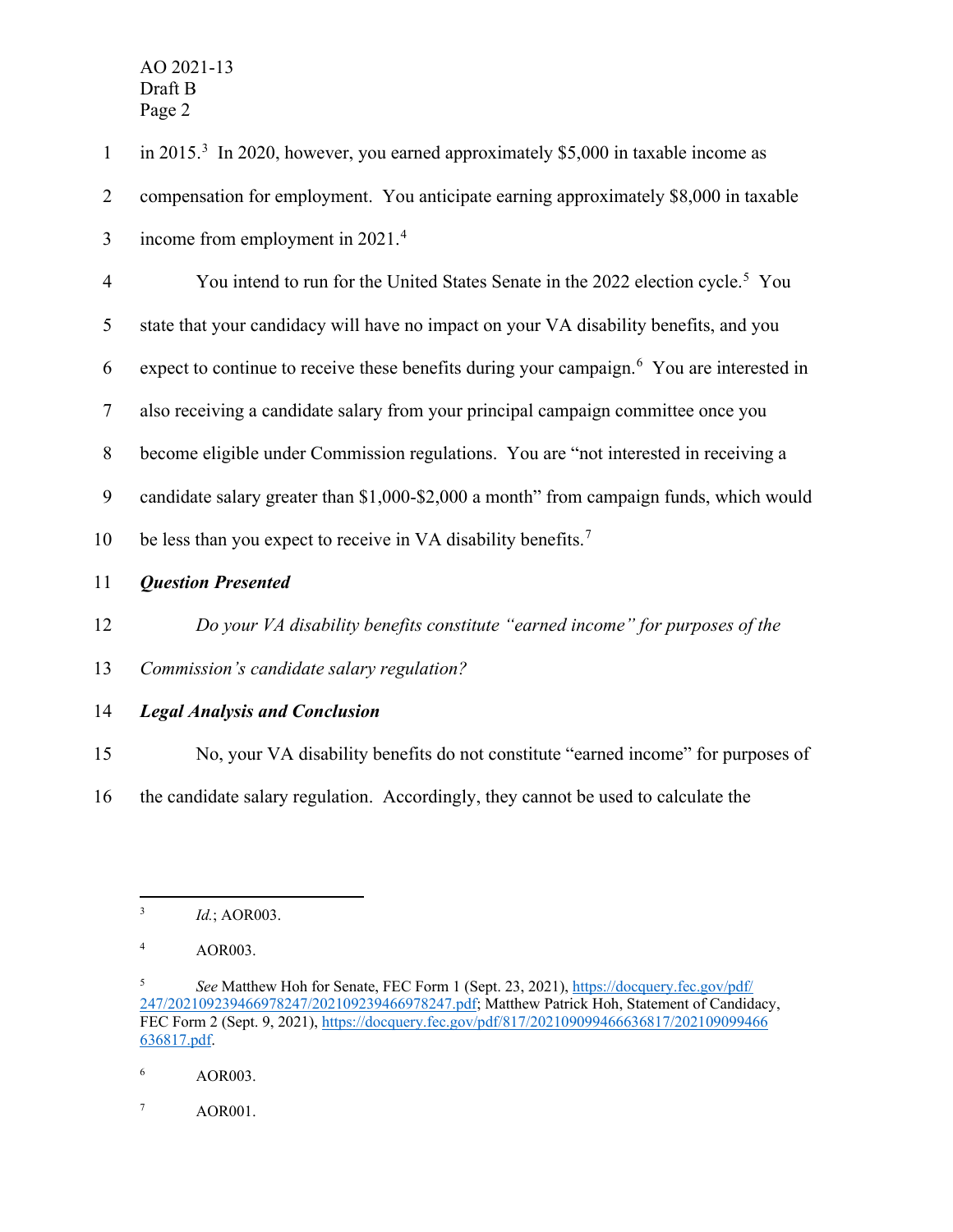1 maximum amount of candidate salary that you may receive from your principal campaign 2 committee.<sup>[8](#page-3-0)</sup>

| $\overline{3}$ | The Act and Commission regulations prohibit any person from converting                             |
|----------------|----------------------------------------------------------------------------------------------------|
| $\overline{4}$ | campaign funds to "personal use." <sup>9</sup> "Personal use" is defined as the use of campaign    |
| 5              | funds "to fulfill any commitment, obligation, or expense of a person that would exist              |
| 6              | irrespective of the candidate's election campaign or individual's duties as a holder of            |
| $\tau$         | Federal office." <sup>10</sup> The Act and Commission regulations provide a non-exhaustive list of |
| 8              | expenses that, when paid using campaign funds, constitute <i>per se</i> conversion of those        |
| 9              | funds to personal use. <sup>11</sup>                                                               |
| 10             | Under Commission regulations, salary payments by a candidate's principal                           |
| 11             | campaign committee to the candidate are <i>per se</i> personal use unless specific requirements    |
| 12             | are met. <sup>12</sup> One of these requirements is that candidate salary payments must not exceed |
| 13             | "the lesser of: the minimum salary paid to a Federal officeholder holding the office that          |
| 14             | the candidate seeks; or the earned income that the candidate received during the year              |

<span id="page-3-4"></span><sup>12</sup> 11 C.F.R. § 113.1(g)(1)(i)(I).

<span id="page-3-0"></span><sup>&</sup>lt;sup>8</sup> A rulemaking petition to amend the candidate salary regulation is currently pending before the Commission. For the most recent updates on this rulemaking petition, visit [https://sers.fec.gov/fosers/,](https://sers.fec.gov/fosers/) reference REG 2021-01 (Candidate Salaries).

<span id="page-3-1"></span><sup>9</sup> 52 U.S.C. § 30114(b)(1); 11 C.F.R. § 113.2(e).

<span id="page-3-2"></span><sup>10</sup> 52 U.S.C. § 30114(b)(2); *see also* 11 C.F.R. § 113.1(g).

<span id="page-3-3"></span><sup>11 52</sup> U.S.C. § 30114(b)(2); 11 C.F.R. § 113.1(g)(1)(i).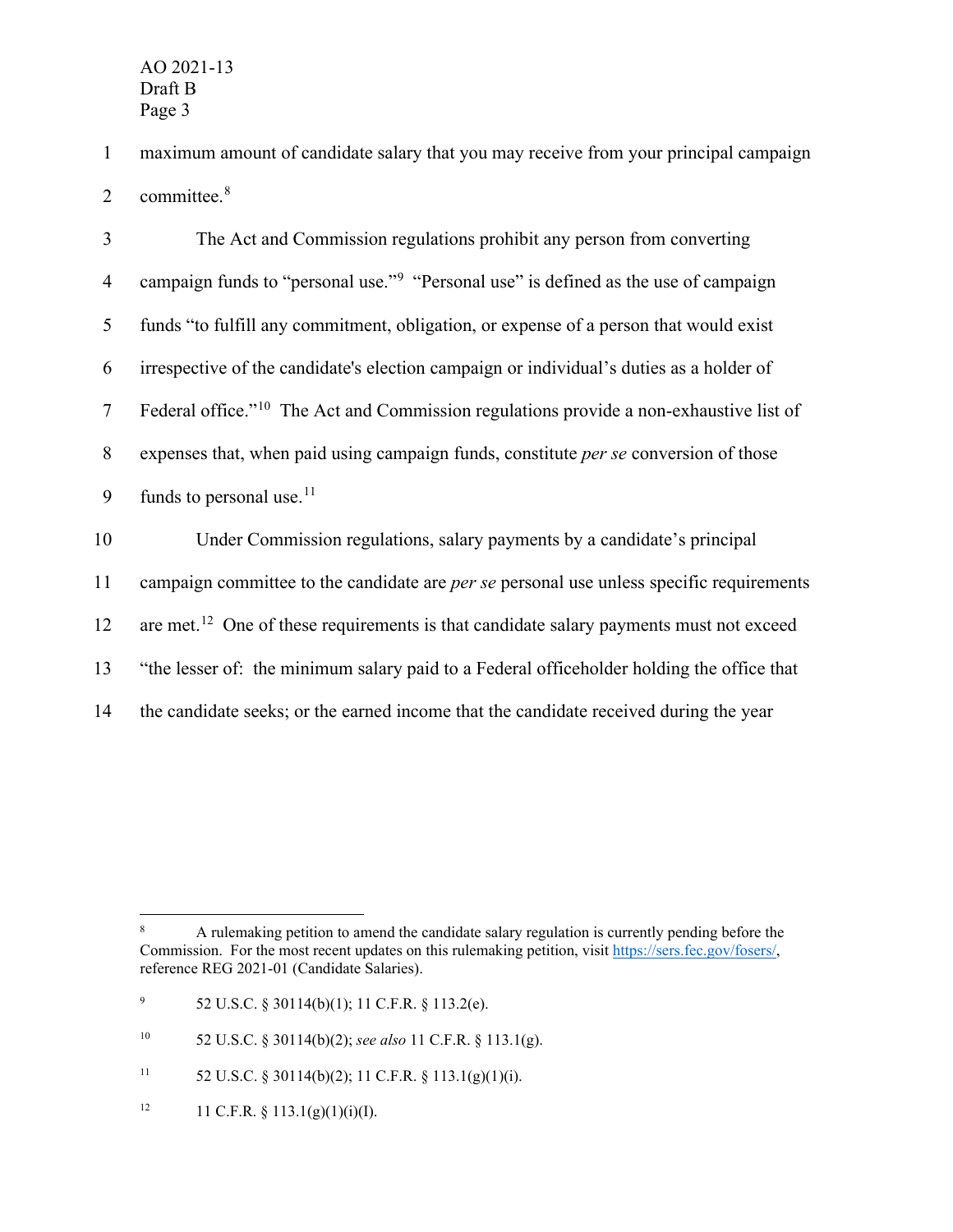1 prior to becoming a candidate."<sup>[13](#page-4-0)</sup> Thus, a candidate's "earned income" in the year prior to becoming a candidate determines (1) whether the candidate's principal campaign committee may use campaign funds to pay the candidate a salary (because if the prior year's earned income is zero dollars, then the maximum amount of campaign funds that could be used to pay the candidate a salary would also be zero dollars), and (2) the maximum amount of candidate salary that the committee may pay (if the prior year's earned income is less than the minimum salary paid to a person holding the federal office the candidate seeks). Candidates receiving a salary from campaign funds must provide "income tax records from the relevant years and other evidence of earned income" to the 10 Commission upon request.<sup>[14](#page-4-1)</sup> The Act and Commission regulations do not define the term "earned income." As explained below, however, interpreting the term to include VA disability benefits would

13 be inconsistent with the use of the term in the Act and Commission regulations, its

14 commonly understood meaning, and the purposes of the candidate salary regulation.

<span id="page-4-1"></span><span id="page-4-0"></span><sup>&</sup>lt;sup>13</sup> *Id.* The candidate salary regulation also imposes the following requirements: (1) The salary must be paid from the candidate's principal campaign committee funds; (2) any income that the candidate earns from any other source must be counted against the minimum annual salary for the office the candidate seeks; (3) salary payments must be computed on a pro rata basis; (4) the salary must not be paid before the date of the filing deadline for access to the primary election for the office the candidate seeks (or January  $1<sup>st</sup>$  of each even-numbered year in states that do not conduct primaries); and (5) salary payments must cease when the recipient is no longer a candidate for public office (*i.e.*, the candidate loses the primary or general election or otherwise withdraws from the race).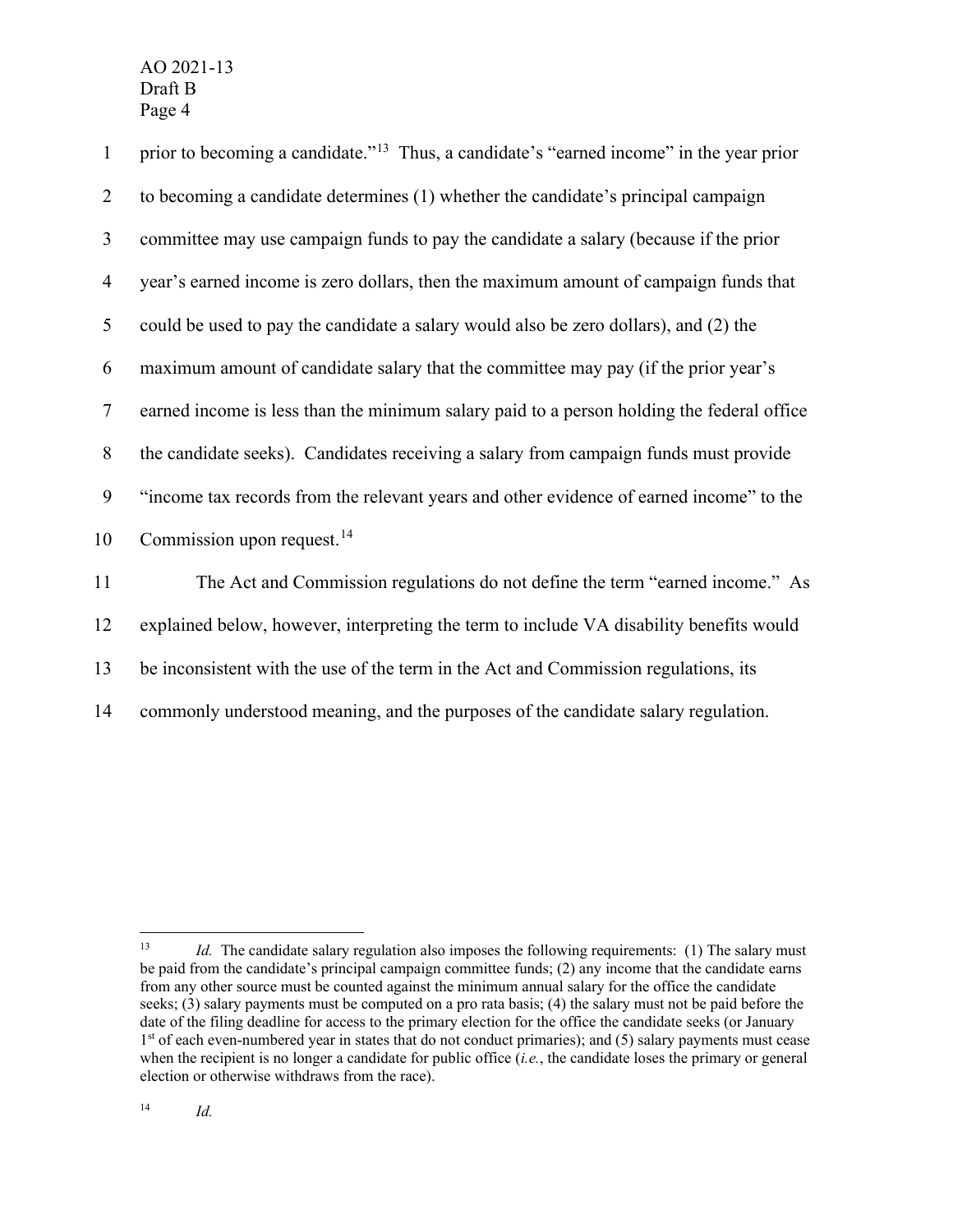*A. Use of "earned income" under the Act and Commission regulations.* In defining "personal funds," the Act lists "earned income" along with "salary" as 3 income derived from employment,<sup>[15](#page-5-0)</sup> and as distinct from more passive forms of income resulting from dividends, bequests, trusts, personal gifts, stock sales, and lottery 5 proceeds.<sup>[16](#page-5-1)</sup> Similarly, Commission regulations typically use the term "earned income" in the context of employment. For example, the regulatory definition of "personal funds" generally follows the definition in the Act by grouping "earned income that the candidate receives from *bona fide* employment" and "salary."[17](#page-5-2) 8 Further, in determining the maximum salary that a principal campaign committee may pay to a candidate, the federal officeholder-salary calculation must be reduced by "[a]ny *earned income* that [the] 11 candidate *receive[d]* from salaries or wages from any other source."<sup>[18](#page-5-3)</sup> These references to "earned income" in the Act and Commission regulations indicate that the term refers to compensation for services rendered in an employment context. *B. Commonly understood meaning of "earned income."* Interpreting "earned income" as compensation paid in exchange for a person's

<span id="page-5-0"></span>16 time and labor is also consistent with the term's commonly understood meaning. For

<sup>&</sup>lt;sup>15</sup> "The term 'personal funds' means an amount that is derived from . . . income received during the current election cycle of the candidate, including— a salary and other *earned income from bona fide employment.*" 52 U.S.C. § 30101(26)(B)(i) (emphasis added).

<span id="page-5-1"></span><sup>16</sup> 52 U.S.C. § 30101(26)(B)(ii)-(vii); *see also* 11 C.F.R. § 100.33(b)(2)-(7).

<span id="page-5-2"></span><sup>&</sup>lt;sup>17</sup> 11 C.F.R. § 100.33(b)(1) (emphasis added).

<span id="page-5-3"></span><sup>18</sup> *Id.* § 113.1(g)(1)(i)(I) (emphasis added). *See also id.* § 9003.2(c)(3)(ii) (defining "personal funds" to include "[s]alary and other earned income from *bona fide* employment" in regulations implementing Presidential Election Campaign Fund Act, 26 U.S.C. §§ 9001-12); *id.* § 100.54(c) (referring to employee's "earned leave time" in determining whether compensating employee who renders personal services without charge to political committee is contribution); *id.* § 9411.1(a)(3) (referring to "Limitations" on Outside Earned Income, Employment and Affiliations for Certain Noncareer Employees").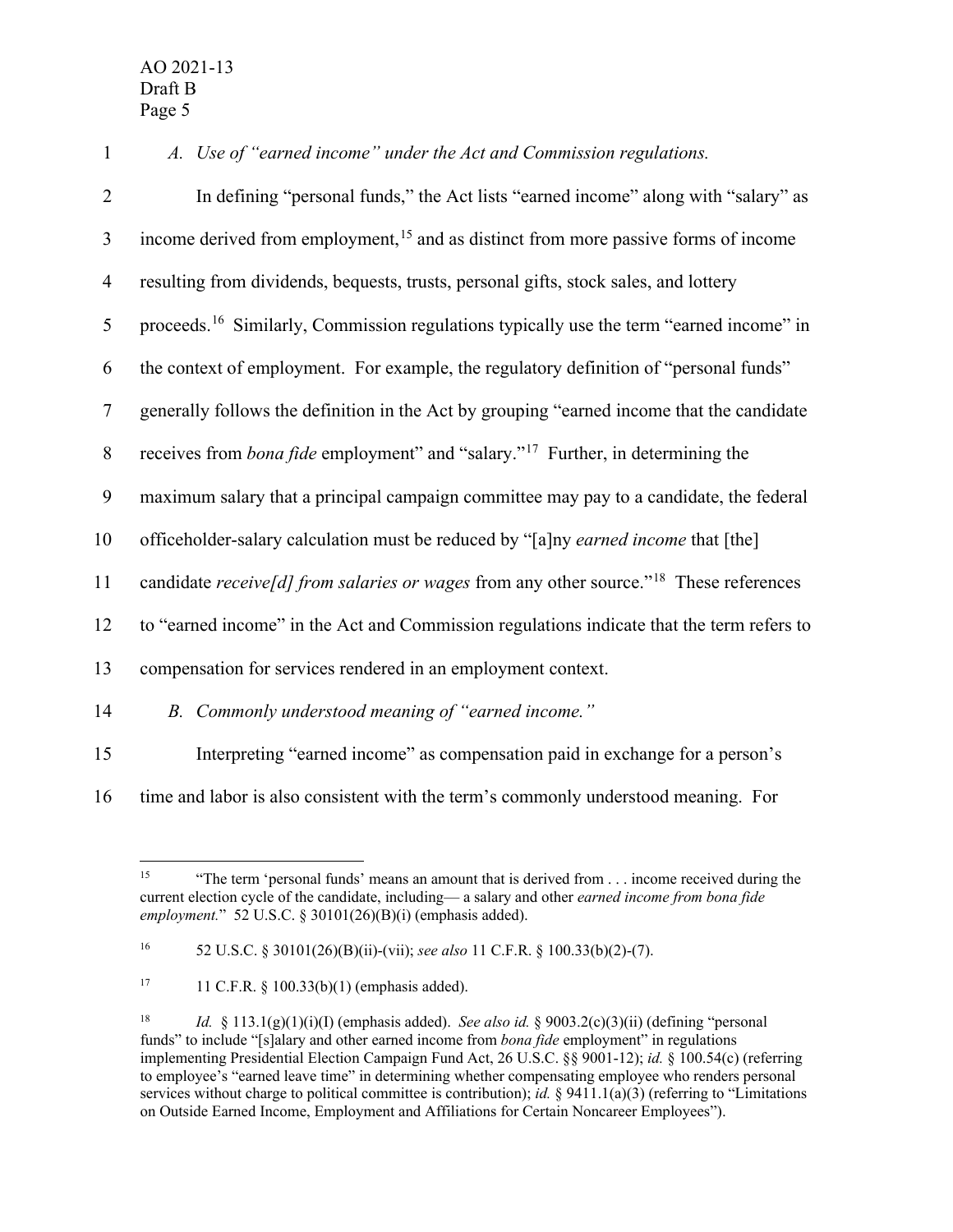| $\mathbf{1}$   | example, Black's Law Dictionary defines "earned income" as a subset of "income" that                   |
|----------------|--------------------------------------------------------------------------------------------------------|
| $\overline{2}$ | includes "[m]oney derived from one's own labor or active participation; earnings from                  |
| 3              | services." <sup>19</sup> Further, the Oxford English Dictionary describes "earned income" as           |
| $\overline{4}$ | "income derived from paid work, esp[ecially] as contrasted with [income] derived from                  |
| 5              | property, interest payments, etc."20                                                                   |
| 6              | In addition, the Internal Revenue Service ("IRS") excludes VA benefits from                            |
| $\tau$         | taxable income. The IRS has stated that "veterans' benefits paid under any law,                        |
| 8              | regulation, or administrative practice administered by the [VA]" should not be included                |
| 9              | as income for federal tax purposes. <sup>21</sup> As noted above, however, candidates receiving a      |
| 10             | candidate salary must "provide income tax records and other evidence of earned                         |
| 11             | income" to the Commission upon request, to verify that the salary is within regulatory                 |
| 12             | limits. <sup>22</sup> If the Commission were to interpret the candidate salary regulation as including |
| 13             | VA disability benefits in "earned income," the federal tax returns of any candidate                    |
| 14             | receiving VA benefits would likely fail to reflect those benefits, and thus would omit an              |
| 15             | important component of income for Commission purposes. Further, the IRS's treatment                    |
| 16             | of VA benefits is informative here, as the Act requires the Commission and the IRS to                  |

<span id="page-6-0"></span><sup>19</sup> *Income*, Black's Law Dictionary (11th ed. 2019). *See also earned income*, Merriam-Webster Legal Dictionary,<https://www.merriam-webster.com/legal/earned%20income> (last visited Nov. 17, 2021) ("income (as wages, salary, professional fees, or commissions) that results from the personal labor or services of an individual").

<span id="page-6-1"></span><sup>20</sup> *Earned income*, Oxford English Dictionary Online[, www.oed.com/view/Entry/242656](http://www.oed.com/view/Entry/242656) (last visited Nov. 22, 2021).

<span id="page-6-3"></span><span id="page-6-2"></span><sup>21</sup> *See* Internal Revenue Service, Pub. 525, Taxable and Nontaxable Income at 16 (Apr. 6, 2021), [https://www.irs.gov/pub/irs-pdf/p525.pdf;](https://www.irs.gov/pub/irs-pdf/p525.pdf) *see also id.* at 18 (Military and Government Disability Pensions). The IRS provided the same guidance in 2002 when the candidate salary regulation was promulgated. Internal Revenue Service, Pub. 525, Taxable and Nontaxable Income at 12 (2002), [https://www.irs.gov/pub/irs-prior/p525--2002.pdf.](https://www.irs.gov/pub/irs-prior/p525--2002.pdf)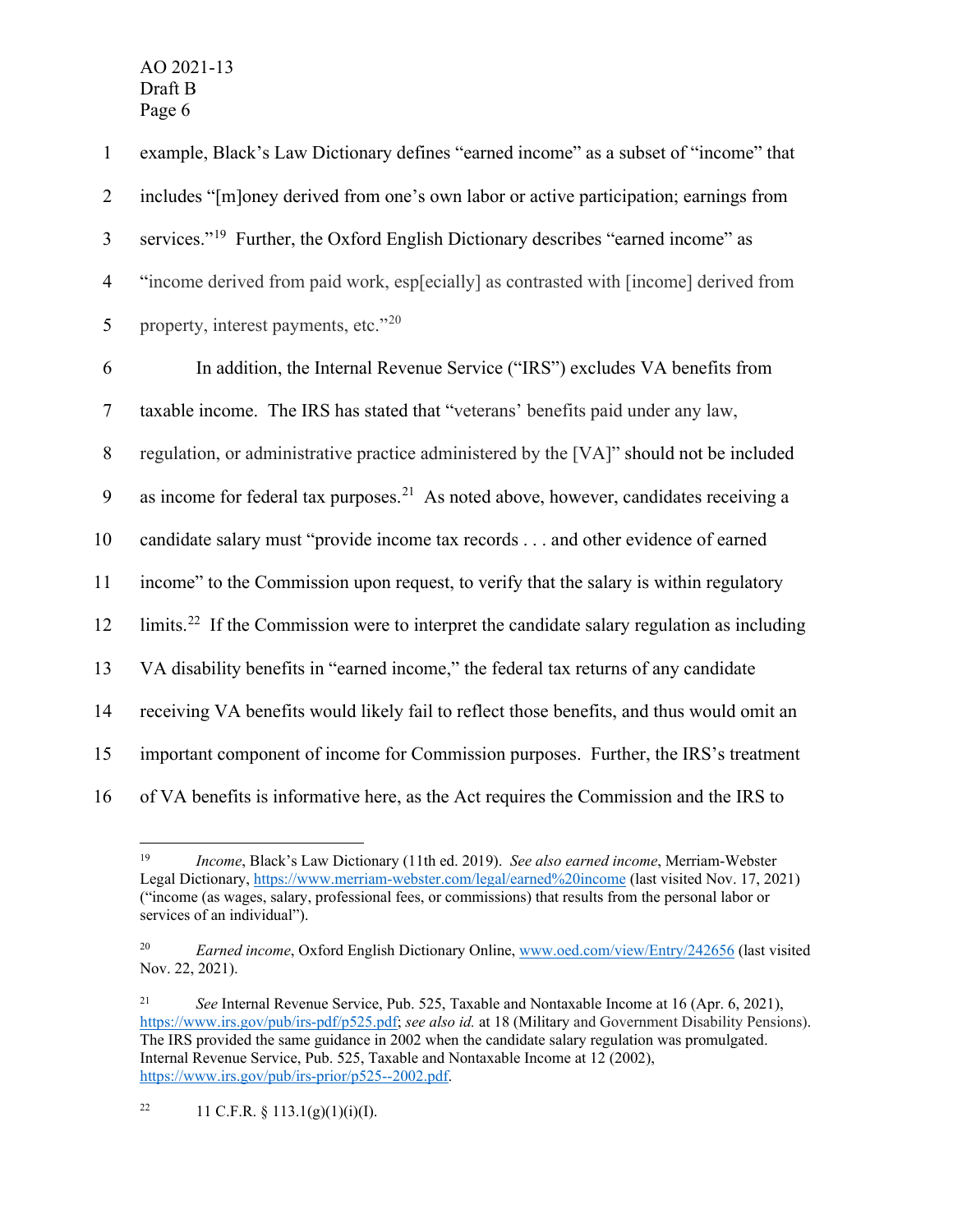1 work together to promulgate "mutually consistent" regulations.<sup>[23](#page-7-0)</sup> Excluding VA

2 disability benefits from the definition of "earned income" would thus be consistent with

3 the term's commonly understood meaning and the manner in which the IRS appears to

- 4 characterize these benefits for its purposes.
- 5 *C. Purpose of the candidate salary regulation.*

6 Excluding VA disability benefits from "earned income" would also be consistent

7 with the purpose of the candidate salary regulation. When the Commission amended its

8 regulations to permit the use of campaign funds to pay candidate salaries in 2002, it

9 reasoned that "the payment of a salary to a candidate is not a prohibited personal use . . .

10 since, but for the candidacy, the candidate would be paid a *salary in exchange for* 

11 *services rendered to an employer*."<sup>[24](#page-7-1)</sup> This comports with the stated objective of the

12 candidate salary regulation: "to compensate candidates for lost income that is forgone

13 due to becoming a candidate."<sup>[25](#page-7-2)</sup> You have stated that your VA disability benefits, by

<span id="page-7-0"></span><sup>&</sup>lt;sup>23</sup> 52 U.S.C. § 30111(f). Additionally, guidance from both the House and Senate Ethics Committees direct Members of Congress and congressional candidates to exclude government benefits such as VA disability benefits from earned income when filing their financial disclosure reports. *See* U.S. House of Representatives Committee on Ethics, Instruction Guide: Financial Disclosure Statements and Periodic Transaction Reports at 30 (2020), [https://ethics.house.gov/sites/ethics.house.gov/files/](https://ethics.house.gov/sites/ethics.house.gov/files/%E2%80%8Cdocuments/CY%202020%20Instruction%20Guide%20for%20Financial%20Disclosure%20%E2%80%8CStatements%20and%20PTRs.pdf) [documents/CY%202020%20Instruction%20Guide%20for%20Financial%20Disclosure%20](https://ethics.house.gov/sites/ethics.house.gov/files/%E2%80%8Cdocuments/CY%202020%20Instruction%20Guide%20for%20Financial%20Disclosure%20%E2%80%8CStatements%20and%20PTRs.pdf) [Statements%20and%20PTRs.pdf;](https://ethics.house.gov/sites/ethics.house.gov/files/%E2%80%8Cdocuments/CY%202020%20Instruction%20Guide%20for%20Financial%20Disclosure%20%E2%80%8CStatements%20and%20PTRs.pdf) U.S. Senate Select Committee on Ethics, Financial Disclosure Instructions for Calendar Year 2020 at 13 (Feb. 2021), [https://www.ethics.senate.gov/public/\\_cache/](https://www.ethics.senate.gov/public/_cache/files/1d1f7bc9-14f1-404d-ae6d-ba83395e651b/cy-2020-financial-disclosure-instructions-with-cover--final.pdf) [files/1d1f7bc9-14f1-404d-ae6d-ba83395e651b/cy-2020-financial-disclosure-instructions-with-cover-](https://www.ethics.senate.gov/public/_cache/files/1d1f7bc9-14f1-404d-ae6d-ba83395e651b/cy-2020-financial-disclosure-instructions-with-cover--final.pdf) [final.pdf.](https://www.ethics.senate.gov/public/_cache/files/1d1f7bc9-14f1-404d-ae6d-ba83395e651b/cy-2020-financial-disclosure-instructions-with-cover--final.pdf)

<span id="page-7-1"></span><sup>&</sup>lt;sup>24</sup> Disclaimers, Fraudulent Solicitations, Civil Penalties, and Personal Use of Campaign Funds, 67 Fed. Reg.76,962, 76,972 (Dec. 13, 2002) (emphasis added).

<span id="page-7-2"></span><sup>&</sup>lt;sup>25</sup> *Id.* The Commission accordingly characterized the rule's requirement that "no candidate may receive a salary from campaign funds in excess of what he or she received as earned income in the year prior to becoming a candidate" as a critical "safeguard" to ensure that "campaign salaries are not used to enrich candidates." *Id.*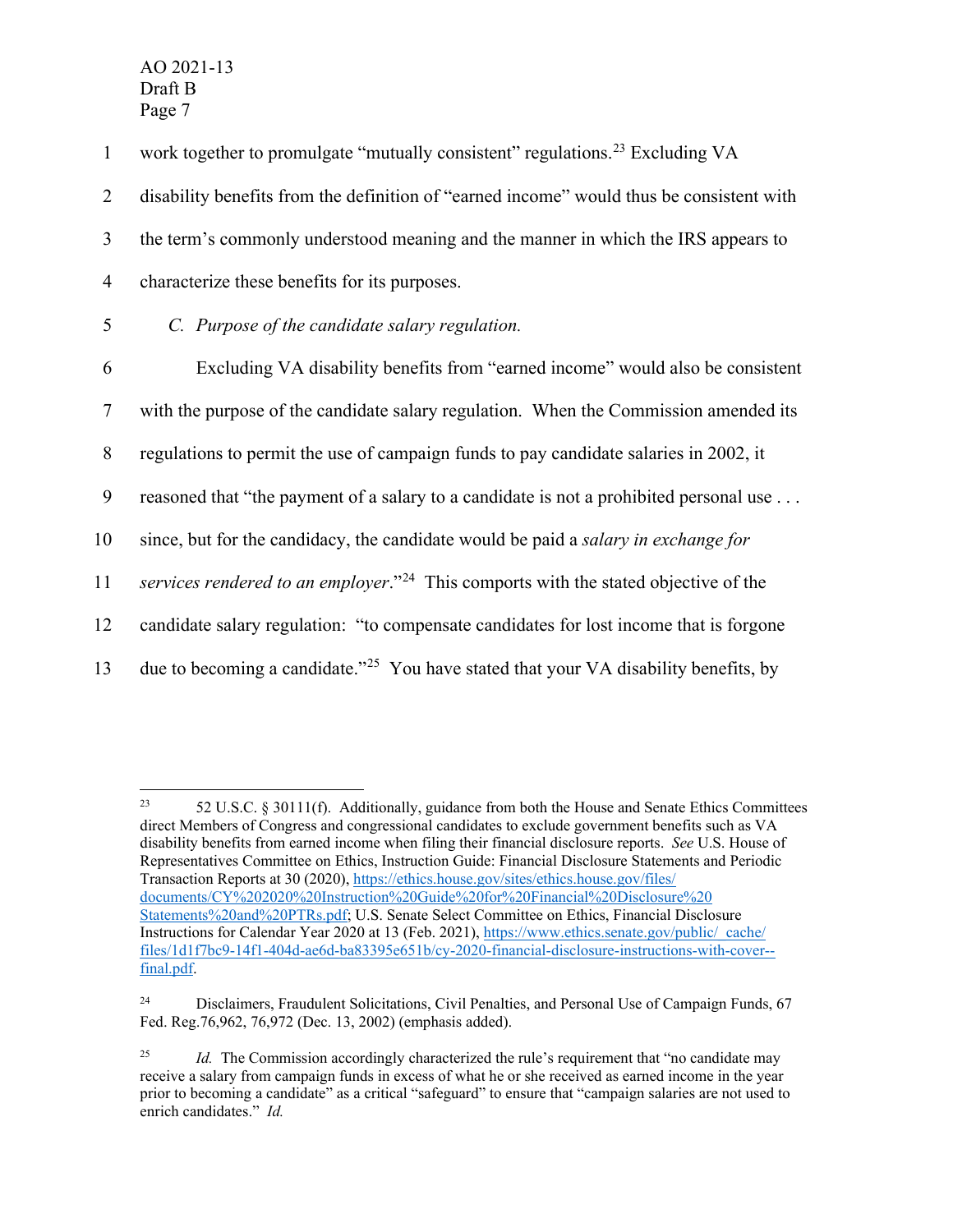1 contrast, are not tied to salary and will continue to be paid throughout your campaign.<sup>[26](#page-8-0)</sup> Nothing in the history of the candidate salary regulation suggests that the Commission intended to include a government benefit with no connection to current employment, which will be conferred without regard to a candidate's campaign, within the scope of "earned income."

 In sum, construing the term "earned income" as excluding your VA disability benefits for purposes of the candidate salary regulation would be consistent with the use of the term in the Act and Commission regulations, its commonly understood meaning, and the purposes of the regulation. Consequently, the Commission concludes that VA 10 disability benefits are not "earned income" under 11 C.F.R.  $\S$  113.1(g)(1)(i)(I) and may not be used to calculate any salary that you may receive from campaign funds.

 This response constitutes an advisory opinion concerning the application of the Act and Commission regulations to the specific transaction or activity set forth in your 14 request.<sup>[27](#page-8-1)</sup> The Commission emphasizes that, if there is a change in any of the facts or assumptions presented, and such facts or assumptions are material to a conclusion presented in this advisory opinion, then the requestor may not rely on that conclusion as support for its proposed activity. Any person involved in any specific transaction or activity which is indistinguishable in all its material aspects from the transaction or activity with respect to which this advisory opinion is rendered may rely on this advisory 20 opinion.<sup>[28](#page-8-2)</sup> Please note that the analysis or conclusions in this advisory opinion may be

<span id="page-8-0"></span>AOR003.

<span id="page-8-1"></span>*See* 52 U.S.C. § 30108.

<span id="page-8-2"></span>*See* 52 U.S.C. § 30108(c)(1)(B).